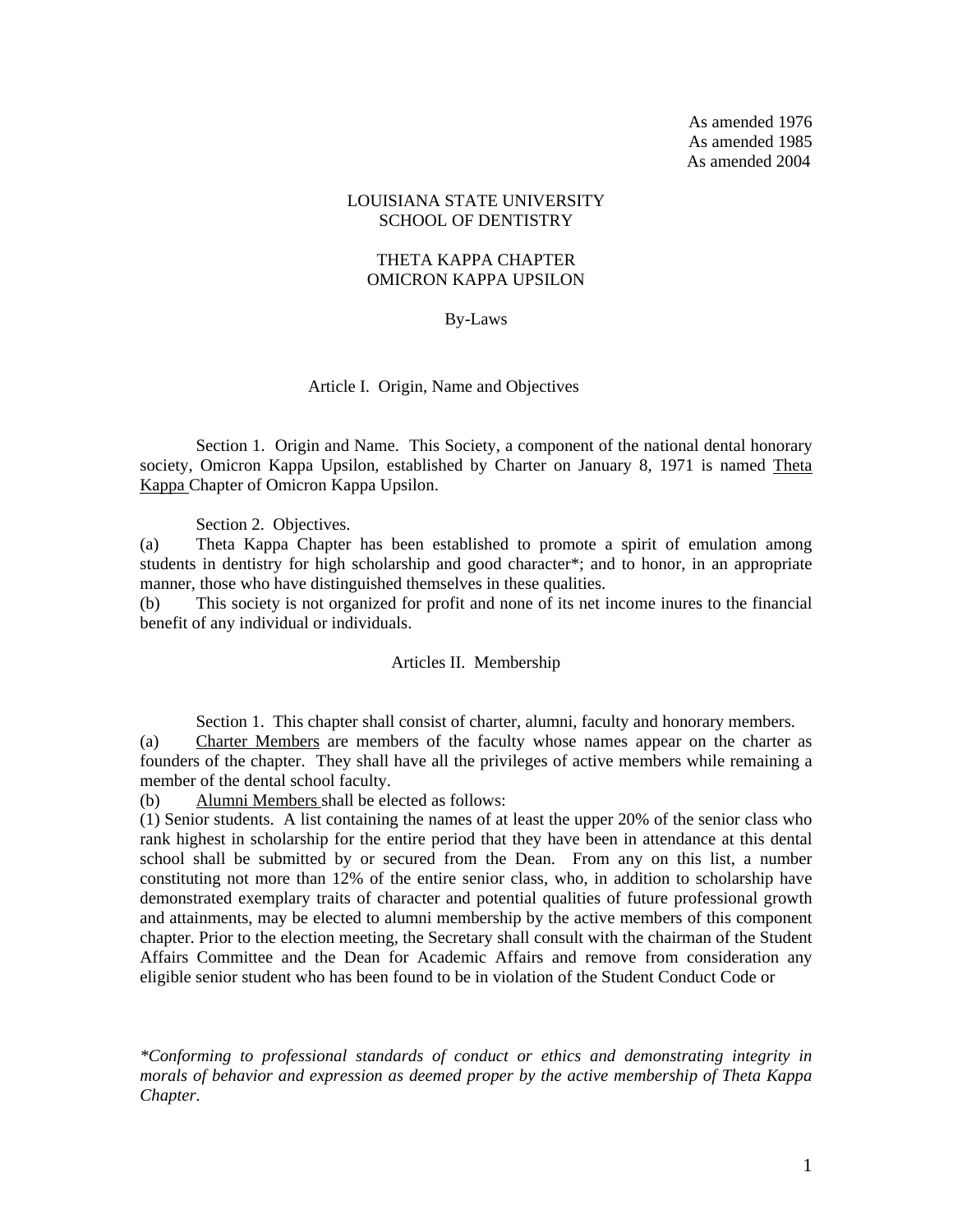other professional conduct codes. This exclusion shall also extend to the honor underclassmen who are invited to attend the awards banquet as guests of the organization. The election of eligible members may be held at the discretion of the active members at any time after the beginning of the second half of the senior year.

The method of balloting shall be determined by this component chapter. A two-thirds affirmative vote of the active members of Theta Kappa Chapter who participate in the voting shall be necessary to elect a senior student or an alumnus to alumni membership. If 12% of the class shall be less than three, a maximum of three seniors may be elected.

(2) Alumni of any dental school, in which since their graduation a Component Chapter has been established, may be elected to alumni membership, providing their standing as students would have made them eligible to membership. Such eligibility, however, shall be conditional upon an ethical and unblemished record since graduation.

(3) Alumni members who become members of a dental school faculty are eligible for all the privileges of active members as stated in section 7 (a).

(c) Faculty Members are the dentists in the dental school faculty who have been elected to membership after service as a full-time teacher for three years or a part-time teacher for six years. Full-time and part-time shall be defined by the administration of this school of dentistry. Two part-time years will be the equivalent of one full-time year. To be eligible for election, a member of the faculty shall have made outstanding contribution to the art, science, or literature of dentistry<sup>\*</sup> in addition to the minimum period of service as described above. A two-thirds  $(2/3)$ affirmative vote of the active members of this Component Chapter who participate in the voting shall be necessary to elect to faculty membership. At any annual meeting, a maximum of (3) persons may be elected to such faculty membership. They are eligible for all the privileges of active members as stated in section 7 (a).

(d) Honorary Members The Component Chapter may elect to honorary membership any member of the dental profession who has made outstanding contribution to the art, science, or literature of dentistry, and others not members of dental profession who have made similar contribution to the advancement of dentistry. At any annual meeting only one (1) person may be elected to such honorary membership. A two-thirds  $(2/3)$  affirmative vote of the active members of the Component Chapter who participate in the voting will be necessary to elect.

\_\_\_\_\_\_\_\_\_\_\_\_\_\_\_\_\_\_\_

*<sup>\*</sup>The terms art, science, or literature of dentistry wherever appearing in the By-Laws of this Society shall be interpreted as:* 

*<sup>(</sup>a) "The art of dentistry shall imply skill in performance, acquired by experience, study and observation and may be manifested by presentation, before graduate, post-graduate, refresher course or dental meetings not sponsored or financed by a business firm or commercial enterprise of a method of performing an operation or the development of instrument, appliance, machine or equipment to facilitate dental operations with no purpose of self-profit."* 

*<sup>(</sup>b) "The science of dentistry shall be interpreted as the introduction of a new theory or suggestion and based upon facts which have been established by study, observation and research, as distinguished from skill in performance."* 

*<sup>(</sup>c) "The literature of dentistry shall imply the publication of a book or the publication, in a professionally controlled journal on dentistry or its allied sciences, of an original essay, treatise or thesis."*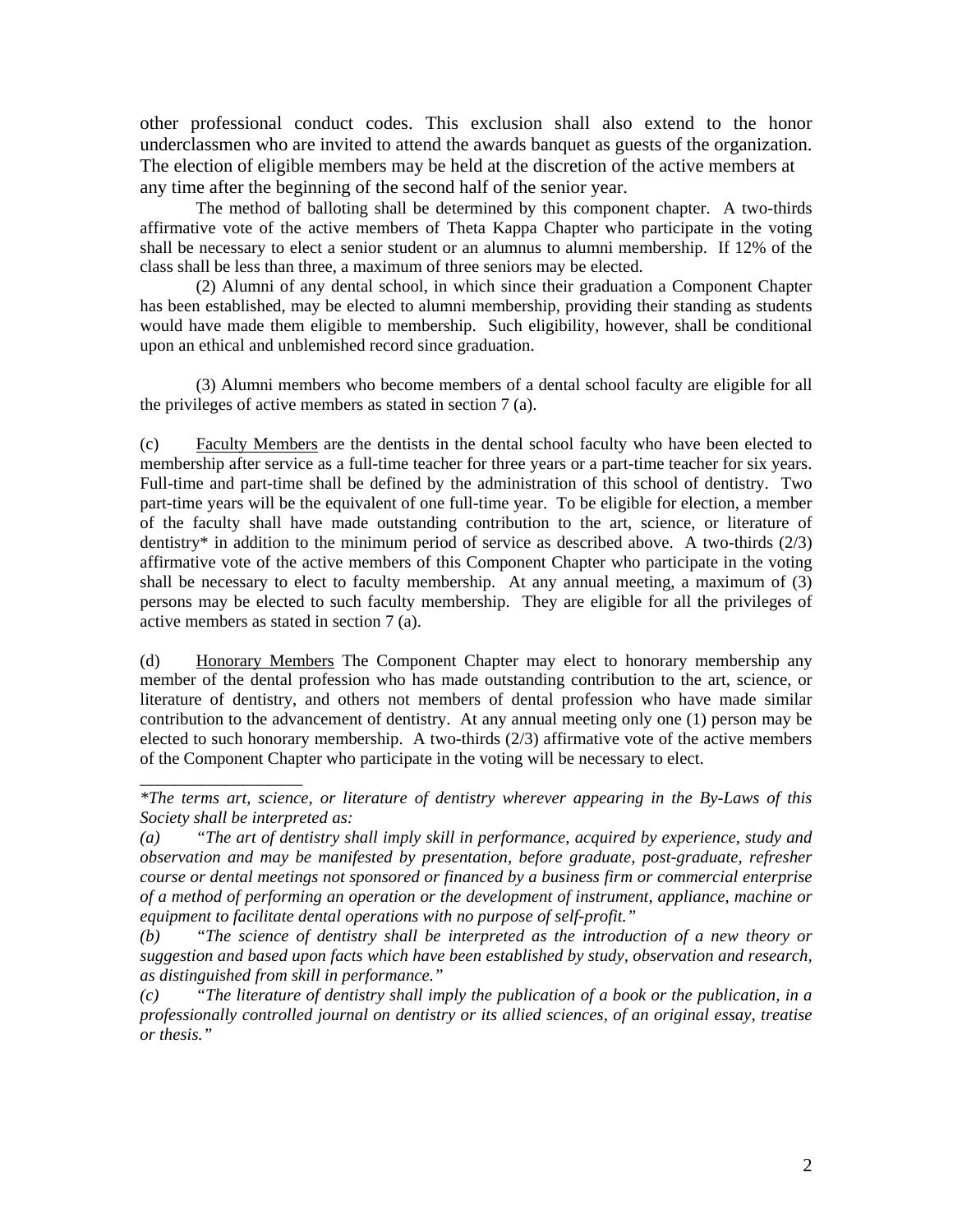An honorary member of the Supreme Chapter or of a Component Chapter is entitled to the privileges of active membership as stated in section 6 (a). An honorary member of the Supreme Chapter may attend the meetings of any Component Chapter, and have the privileges of active membership therein, except that of voting if not a member of the school's faculty.

(e) Life Members To be granted life membership by a Component Chapter, one must have been an Active Member for 30 years and have reached the age of 60. Life Members retain all privileges of Active Members while remaining a member of the dental school faculty, and are exempt from dues.

Section 2. Procedure for Honorary Membership – Any member of Theta Kappa Chapter may propose candidates of Honorary Membership in Theta Kappa Chapter. The names of the candidates, accompanied by complete curriculum vitae shall be delivered in writing to the Secretary at least thirty days before the annual membership meeting. The Secretary will submit them immediately to the chairman of the Membership Committee. The Membership Committee shall study the qualifications of all such candidates and determine those eligible pursuant to the By-Laws. From those eligible, only one may be nominated for Honorary Membership by the Membership Committee at the next officially convened annual Membership Meeting.

Section 3. Balloting for all classes of membership shall be by secret ballot.

 Section 4. Proxy votes will not be used, and mail ballots will be provided only to those active members who declare to the Secretary their inability to attend the meeting, and have examined the curriculum vitae of candidates as prepared by the Membership Committee, and will be able to return the ballot to the Secretary before the state of the meeting.

 Section 5. Invitation to Membership. When an invitation to membership is extended, to a proposed member, it must be accepted in writing within thirty (30) days of the receipt of such invitation, and the proposed member must agree to the payment of the initiation fee, and to be present in person for the conferring of membership, otherwise membership may be denied to him.

Section 6. Initiation Fee

(a) The initiation fee shall be determined by the Executive Committee of Theta Kappa Chapter and should be sufficient for all the following expenses: (Examples of expenses might be: Supreme Chapter initiation fee, with membership certificate costs, insignia costs, dinner and annual dues). This fee shall be collected by the Secretary-Treasurer from each newly elected member.

(b) Financial inability of a new member to tender immediate payment shall not invalidate his election.

(c) The newly elected faculty members will be charged only for the initiation fee with membership certificate costs, but not for dues, during their first year of membership.

(d) An amount equal to the cost of the Supreme Chapter initiation fee with membership certificate and insignia shall be sent to the Secretary-Treasurer of the Supreme Chapter by the Secretary-Treasurer for each newly elected member in return for which each newly elected member shall receive a certificate an a key attesting to his membership in the Society.

Section 7. Classes of Membership Activity.

(a) Active Member. All charter members are active members while remaining a member of the dental school faculty. All alumni, faculty and honorary members who are members of the dental school faculty and have been approved by Theta Kappa Chapter are active members. Only active members may vote or be elected to the office.

(b) Associate members are all those members of this Component Chapter who are not active members, but do support the Component Chapter by payment of dues with a regularity satisfactory to the Executive Committee of the Theta Kappa Chapter.

(c) Inactive Members are those members of the Component Chapter who are not active or associate members and who do not pay dues. Inactive members may be reinstated as associate or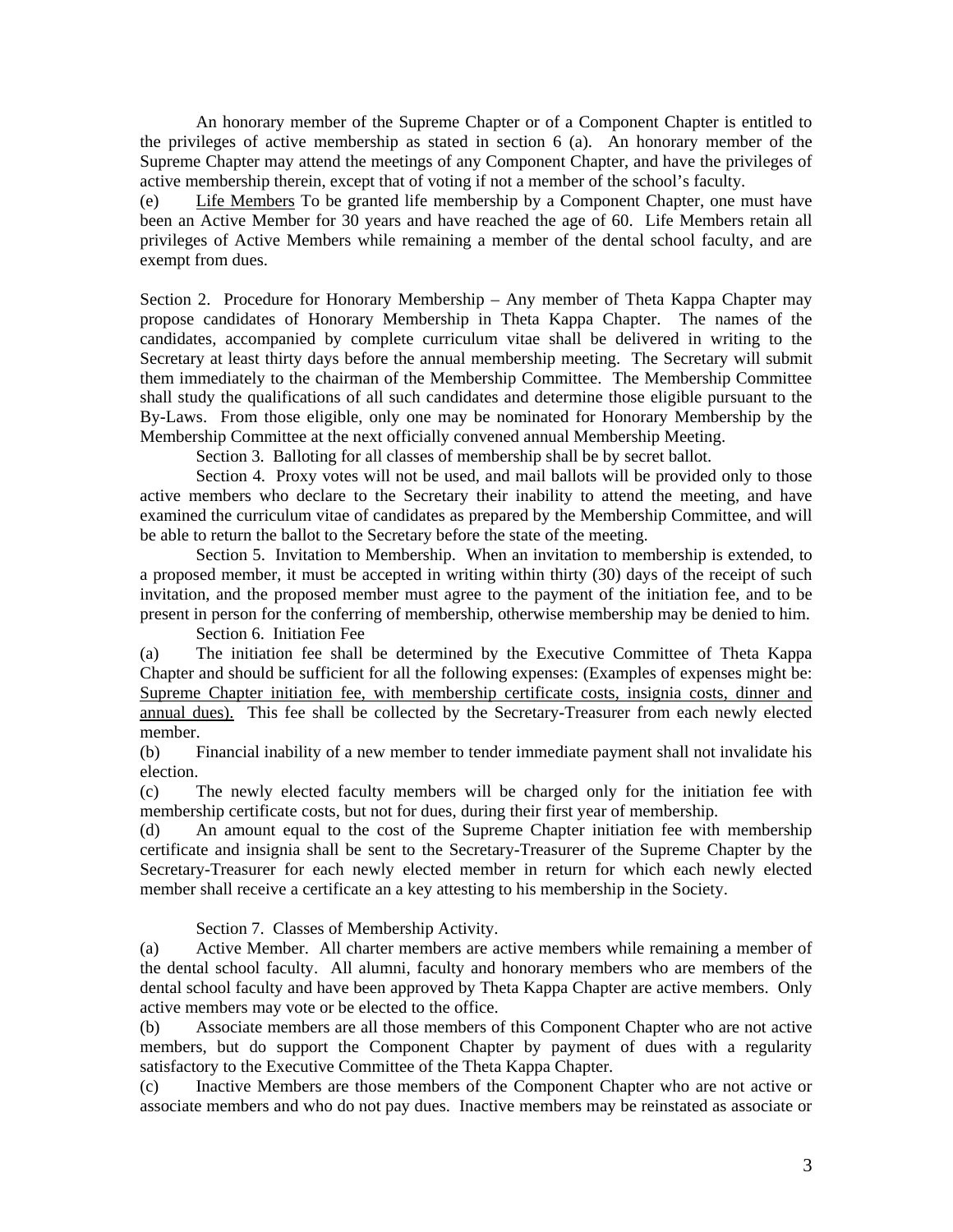active members upon the payment of unpaid dues and the approval of the Executive Committee of the Theta Kappa Chapter.

(d) All classes of membership are privileged to receive regular communication from their component Chapter and may attend all convocations and award ceremonies.

Section 8. Acquiring Active Classification. All newly elected members of the Chapter who are eligible for active membership may be automatically classified active by the Secretary when they indicate a desire to participate in the responsibilities of active membership, these being: to attend meetings, to serve on committee assignments, to serve in office, and to pay dues. Those members of the faculty who have been elected previously may acquire active membership by similar expression to the Secretary and after approval by the Executive Committee of the Chapter.

Section 9. Change from Active to Associate Membership. Those active members who express their inability to the Secretary to meet the responsibilities stated in Section 8 above may be changed to the associate classification by the Secretary. At least thirty days before each election meeting, the Secretary should consult about their classification with all active members who did not participate in two consecutive previous meetings.

Section 10. Change to Inactive Membership. The Secretary will reclassify both active and associate dues-delinquent members to inactive in accordance with the dues payment schedule requirement stated in Article III, Section 2.

# Article III. Dues and Assessments

Section 1. Amount of dues. The annual dues for active members shall be twenty-five dollars and twenty-five dollars for associate members. This shall be payable by January 1. Life members shall pay no dues. Active members on military leave shall have their annual dues waived during said leave.

Section 2. Delinquency of dues. If dues of an active or associate member are not paid by April 1 of the current year, he shall be notified by the Secretary-Treasurer of such delinquency and if not paid by August 1 of the same year, he shall be reclassified by the Secretary as an inactive member upon the instructions of the Executive Committee.

Section 3. Assessments. There shall be no assessments except by two-thirds vote of the active member present at a meeting called to consider such assessment.

### Article IV. Officers

Section 1. The officers of Theta Kappa Chapter shall be a President, President-elect, Vice-President, and Secretary-Treasurer. They shall serve collectively as the Executive Committee of Theta Kappa Chapter. The Delegate and Alternate to the annual meeting of the Supreme Chapter will be elected by majority vote of the Chapter.

Section 2. The term of office shall be one year for all Component Chapter Officers except that of Secretary-Treasurer, who shall serve a term of three (3) years. Officers shall continue to perform their duties until their successors have been elected and installed.

Section 3. No officer with the exception of the Secretary-Treasurer shall serve two or more consecutive terms in the same office.

Section 4. Officers of the Chapter shall be nominated by a nominating committee appointed by the Chapter officers. Additional nominations may be made from the floor. Election shall be by the majority ballot of active members in attendance, providing a quorum is present. No proxy or mail ballot shall be used. When but one candidate has been nominated for an office, the Secretary-Treasurer may be empowered by a unanimous vote of the attending members to cast a ballot for the election of the candidate.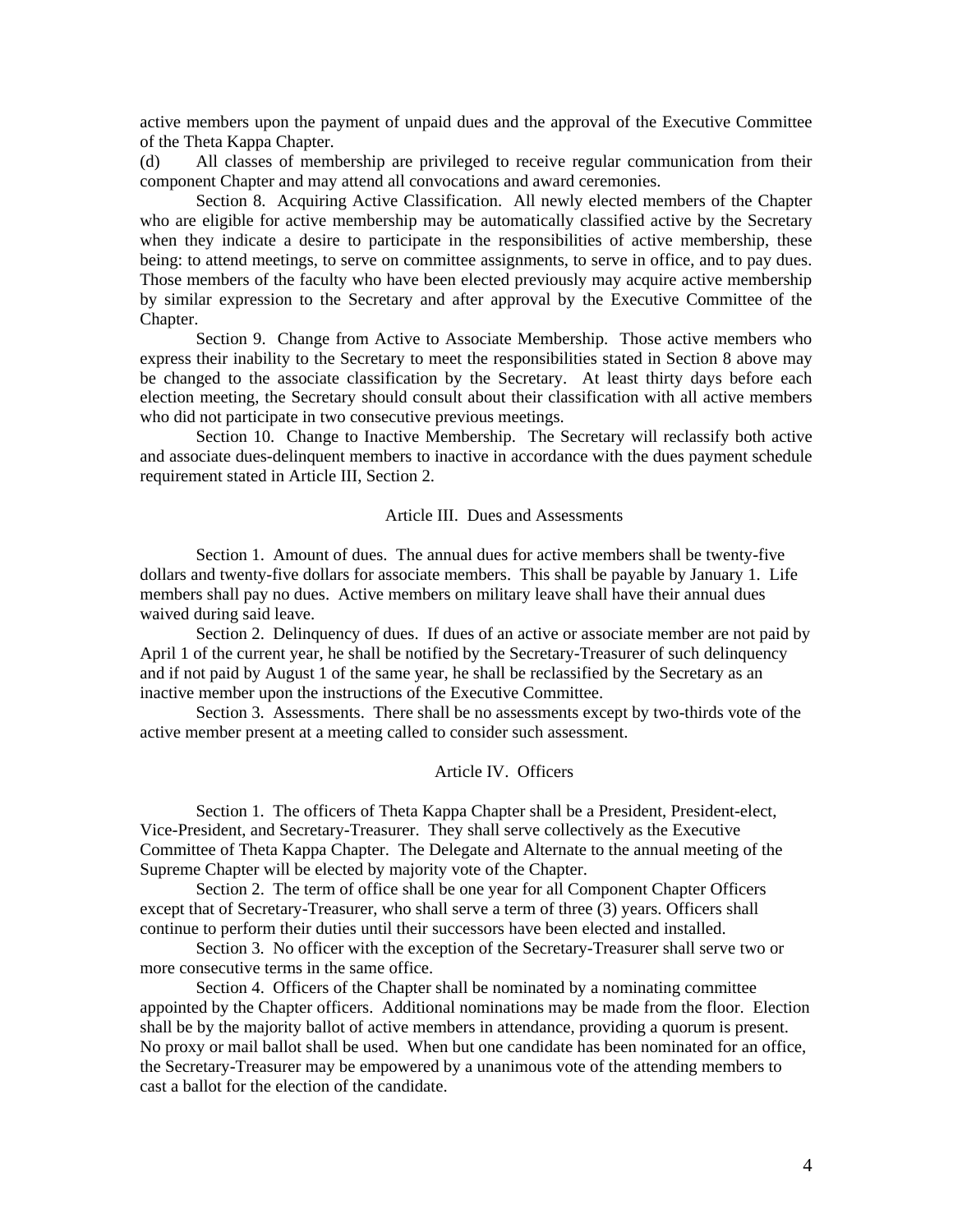Section 5. The time of election shall be December 1. Upon election, they shall be installed immediately.

Section 6. Vacancies. A vacancy in the office of President shall be filled by the President-elect. A vacancy in any other office shall be filled by appointment by the Executive Committee for the unexpired term.

Section 7. Duties of the President

- (a) To supervise generally the activities of the Chapter
- (b) To enforce its laws.
- (c) To decide all questions of order.
- (d) To call and specify the time and place of the annual business meeting or any special meeting.
- (e) To preside at the annual and any special meetings of the Chapter.
- (f) To conduct the installation of new officers.
- (g) To preside at the annual Convocation.
- (h) To preside at the meetings of the Executive Committee.
- (i) To appoint such committees as may be required by the By-Laws and other committees as may be deemed essential.
- (j) To notify, in writing, all committee members of their appointments, a complete list of which shall be submitted in writing to the Secretary-Treasurer.
- (k) To sign all membership certificates and such other papers as may be required to authenticate them.
- (l) To examine the records of the Secretary-Treasurer.

Section 8. Duties of the President-elect.

- (a) The duties of the President-elect shall be those usually pertaining to that office.
- (b) To assist the President in his duties.
- (c) To be a member of the Executive Committee
- (d) To serve as Chairman of the Nominating Committee.
- (e) To assume the office of President automatically should a vacancy occur in that office.
- (f) To be installed as President without election at the next annual business meeting of the Chapter following that at which he was elected President-elect.
- (g) He shall preside at meetings in the absence of the President.

Section 9. Duties of the Vice-President

The duties of the Vice-President shall be those usually pertaining to that office.

Section 10. Duties of the Secretary-Treasurer

- (a) To have charge of the books, papers, and all other documents of the chapter.
- (b) To keep historical and biographical records.
- (c) To maintain an official register of all members of the chapter, according to type of membership and classification of activity.
- (d) To transmit to the Membership Committee all proposals for membership which have been received.
- (e) To submit to the Secretary-Treasurer of the Supreme Chapter, at least 30 days before its annual meeting, an annual report, including a roster of all active members in the chapter, names and addresses of newly elected members, names of deceased component members, the size of the chapter's "Bulletin" mailing list, activities and projects of the chapter, and other items of general interest to the Society.
- (f) To conduct the correspondence relating to the official business between the Supreme Chapter and Theta Kappa Chapter.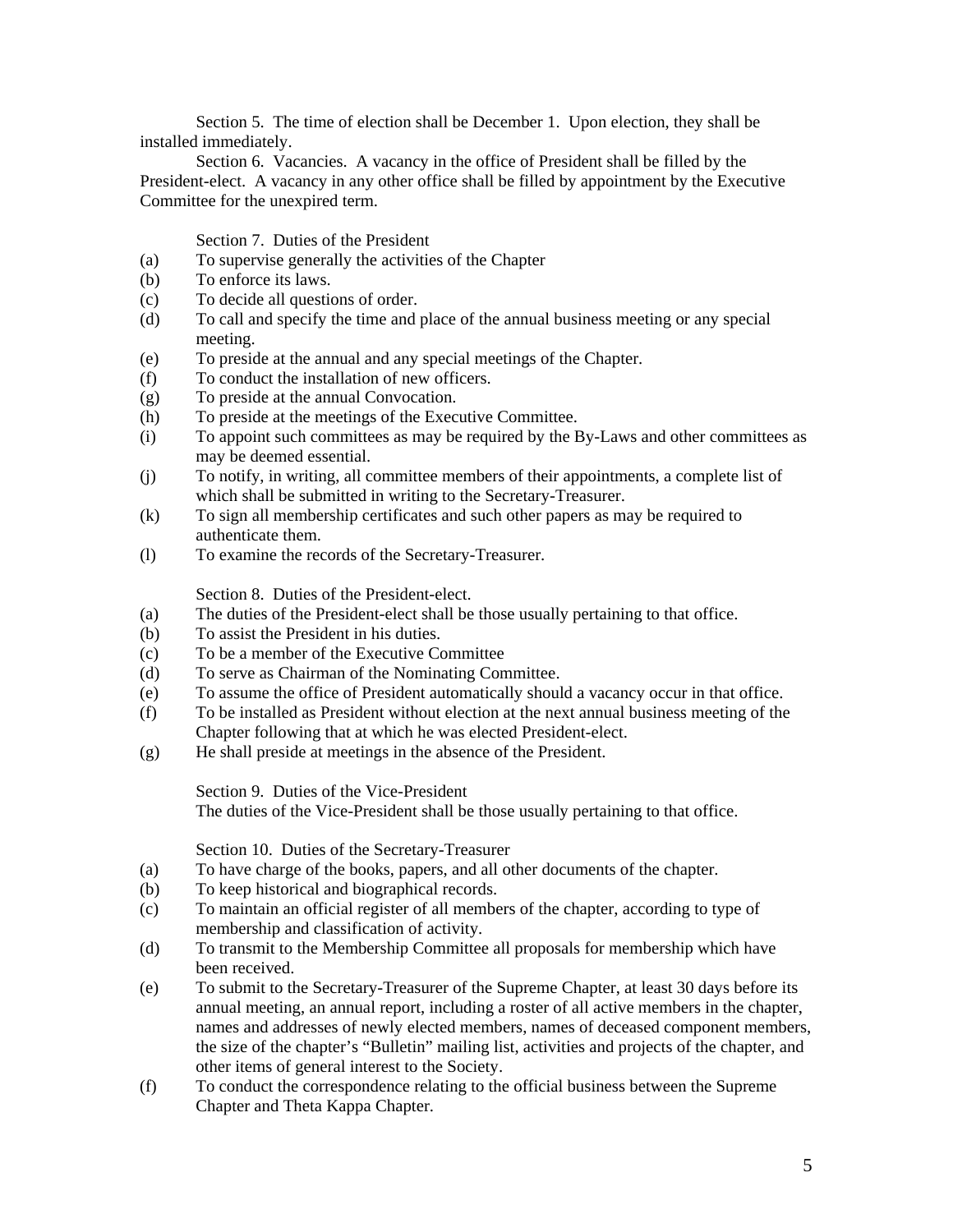- (g) To prepare and conduct ballots as required.
- (h) To notify the active membership of all meetings.
- (i) To extend the "Invitation to Membership."
- (j) To notify all members of the annual dinner and convocation.
- (k) To sign, together with the President, all membership certificates and other papers as may be required to authenticate them.
- (l) To cause to be issued to each new active member, a copy of the Theta Kappa Chapter By-Laws, and a copy of the "Brief Summary of the Historical Data and Other Information Pertinent to Omicron Kappa Upsilon." The latter document also should be issued to each new alumni and honorary member.
- (m) To prepare and present a record (including roll call and minutes) of all business transactions of the Chapter and of the Executive Committee.
- (n) To maintain the financial records of the Chapter and prepare and submit, at the annual meeting, the financial report of the Chapter.
- (o) To receive all monies due the Chapter, be responsible for all monies of the Chapter, and pay out the same on proper authority.
- (p) To issue yearly statements of dues to all active members who have not tendered their dues by January 1.
- (q) To pay the annual dues of fifty dollars (\$50.00) to the Supreme Chapter by December 31 and include a report listing the names and addresses of Chapter Officers elected during the year.
- (r) To deliver all money and property of the Chapter in his possession to his successor.

Section II. Special Duties of Executive Committee

- (a) To determine the initiation fee.
- (b) To fill vacancies in office, other than that of President, by appointment.
- (c) To decide all matters relating to the general welfare of the Chapter, for which the By-Laws do not provide, and such other duties as may from time to time be given to it by the Chapter.
- (d) To rule upon changes in classification of membership activity.

# Article V. Committees

Section 1. Regular Committees. The President shall appoint within 30 days of his installation to office an Auditing Committee, Budget and Finance Committee, Convocation Arrangements Committee and Membership Committee.

Section 2. Special Committees. The President may appoint such other committees as may be deemed essential.

Section 3. Notice of Appointments. The President shall immediately notify the Secretary-Treasurer, in writing, of all committee appointments, and notify all appointees, in writing, of their own appointments.

Section 4. Nominating Committee. This committee shall consist of five active members, the President-elect as chairman, and four other members appointed by the Executive Committee. The committee shall prepare a list of candidates for the various elective offices of the chapter, and place these candidates in nomination at the meeting for election of officers.

Section 5. Auditing Committee. This committee shall consist of three members appointed by the President to audit the books of the Chapter immediately preceding the annual election of officers. Their report shall be made at the election meeting, preceding the election, with a written report for the Secretary.

Section 6. Budget and Finance Committee. This committee shall consist of the President-elect as chairman and also the Vice-President and Secretary-Treasurer; and shall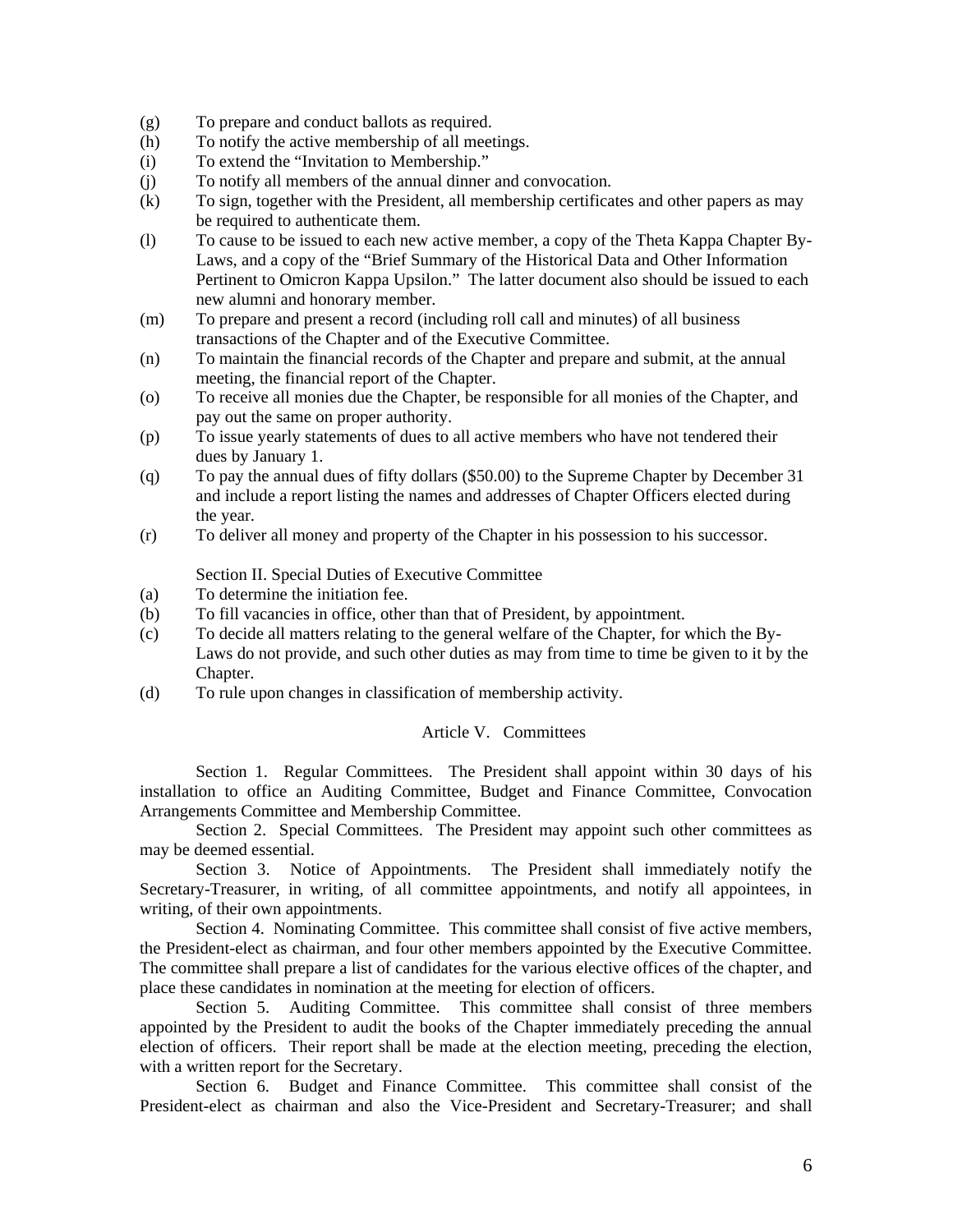prepare the annual budget for the following year, presenting their recommendations to the Chapter immediately preceding the annual election of officers, with a written report for the Secretary.

Section 7. Convocation Arrangements Committee. This committee shall consist of three active members appointed by the President. It shall arrange for the time, place, and dinner of the annual convocation. It shall select and engage a well-qualified speaker for the convocation. It shall assist the Secretary-Treasurer in preparing notices, financial arrangements and collections pertaining to the dinner and convocation.

Section 8. Membership Committee. This committee shall consist of five active members appointed by the President. It shall study the qualifications of all proposed candidates of alumni, faculty, honorary member candidates to be nominated at the election meeting, and have these available to the Secretary no later than 30 days before the annual election meeting.

### Article VI Meetings

Section 1. Annual election of officers meeting.

(a) This meeting shall be held as near as possible to December 1, and shall serve for reports of the Nominating, Auditing, Budget and Finance and other committees designated by the President, and shall be the annual meeting for election and installation of new officers.

(b) The President shall specify the exact time and place and the Secretary-Treasure shall give written notice to all active members at least 10 days in advance of the meeting.

Section 2. Annual membership meeting.

(a) This meeting shall be held as soon as possible after February 15, and shall serve for reports of the Convocations Arrangements and Membership Committees and other committees designated by the President, and shall be the annual meeting for election of new members of the Chapter.

(b) The President shall specify the exact time and place and the Secretary-Treasurer shall give written notice to all active members at least 10 days in advance of the meeting.

Section 3. Annual Convocation. An annual convocation and dinner for all members of the Chapter shall be held within two weeks preceding spring graduation ceremonies, for the purpose of honoring and conferring membership upon new members of the Chapter.

Section 4. Special meetings.

(a) Special meetings may be called by the President or upon the written request to the President of six active members of the Chapter, setting forth their reason for the special meeting. (b) The President shall specify the time and place, and the Secretary-Treasurer shall give written notice to all active members in advance of such meeting.

### Article VII. Parliamentary authority

 Section 1. Procedures. Parliamentary procedures not indicated in these By-Laws shall be conducted in accordance with the current issue of Robert's Rules of Order.

 Section 2. Annual meeting order of business. The business at the annual election of officers meeting of Theta Kappa Chapter shall be conducted in this order:

- 1. Roll Call
- 2. Reading of minutes.
- 3. President's remarks.
- 4. Secretary's report.